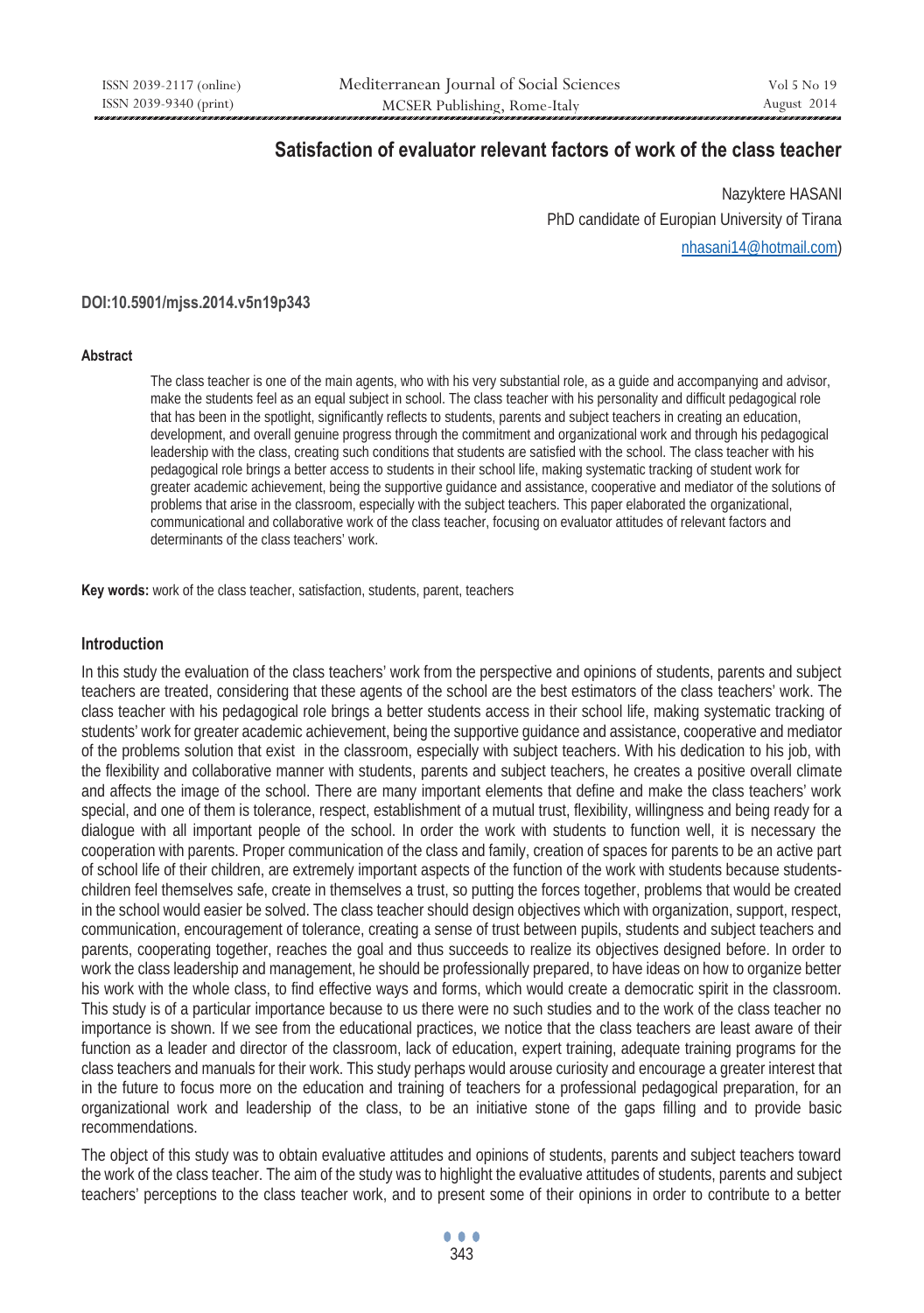| ISSN 2039-2117 (online) | Mediterranean Journal of Social Sciences | Vol 5 No 19 |
|-------------------------|------------------------------------------|-------------|
| ISSN 2039-9340 (print)  | MCSER Publishing, Rome-Italy             | August 2014 |

approach of the class teachers' work. Research question of the study was: How do you students, parents, students and subject teachers evaluate the organizational, cooperative and supportive role of the class teacher? Do we have differences in the perceptions of students, parents and subject teachers?

### **Objectives of the research:**

Identification and reflection of evaluative attitudes toward the work of the class teacher.

Analysis, comparison and interpretation of opinions and attitudes of students, parents, and, subject teachers.

To provide recommendations towards a greater concentration and awareness of educational actors for greater access in terms of teacher training teachers for a class teacher.

## **Critical access of the study theory**

The teacher and the student are important fundamental factor in the school, which influence and operate depending on each other as in the educational process as well as outside it. Teacher is given a lot of tasks that must be completed in its educational work, especially in his role as a class teacher, who with his hard work and responsibility that he has, reaches the realization of the objectives set before him. In order to evaluate the performance of the class teacher, we should look not only the administrative side of documentation leadership or in the achievements and attendance of students, but should also look the other very important aspects such as social an organizational of school life. When we say social aspect, we mean creation of a positive climate in the classroom in which the relationships created inside the classroom between students, parents and subject teachers are included, which is essential for a proper upbringing and a quality education. There are different understandings of the role of the class teacher and its specific tasks which should be with the class. According Sijakovicit, (2011:19),

Democratic and cooperative atmosphere contributes to a greater connection and closeness between students. Common activities of teachers, parents and peers, in and outside the classroom, are of a great importance for optimal intellectual development and socio-emotional development of students.

There are also other understandings that determine the role of the class teacher.

The class teacher is the main factor of the dynamic structure of the class. With his relationship to students and connections that developed between him and the students can significantly affect the atmosphere in the classroom and in the academic success. Also, the teacher in the role of the class teacher is more likely than others to contribute to the promotion and development of various social skills of students of his class. Obradovic&Lukic,2007:20-21).

Relying on these understandings, we notice that the class teacher is the one who with his actions creates an overall positive climate in the classroom. On the other hand in creating a positive warm climate in the classroom, enters also the creation of a trust and respect between students, students and subject teachers, and this can make the class teacher, who with his communication ability as an assistant, close, honest, open and cooperative with all, he creates a mutual trust and respect.

Rukiqi states that, "Showing respect during the conversation means to appreciate all those who take part in the conversation. Cooperation requires confidence in each other. Confidence is achieved through dialogue. To create confidence to each other, time, shared conversations, active dialogue with long goals are required".(Rukiqi,2012;87).

On the other hand we see the family as a relevant factor of children's school life, as an important partner of the class teacher, without whom the goals set out in the education and achievement of a successful work of the class teacher wouldn't be accomplished.

The class teacher is the first link in the long chain of communication between parent and school. From the way he approaches the parents, informs, organizes and leads, will largely depend, not only the attitude of parents towards him personally but also towards the school in general, and not rarely attitudes of parents will be support and a start of students' attitudes". (Sijakovic, 2011: 18).

In order, a quality and efficient cooperation, as well as to build a socio-emotional climate in the school between the class teacher and parents to be achieved, necessary is the systematic communication as a key to creation of a mutual trust and respect between the class teacher and parent.

Hasani, states that "Credibility, respect and mutual communication class teachers and parents are three very important elements when considering the recognition of children and giving parents information for personal development, emotional, skills development and educational achievement of children and creation of the enough space as a good opportunity for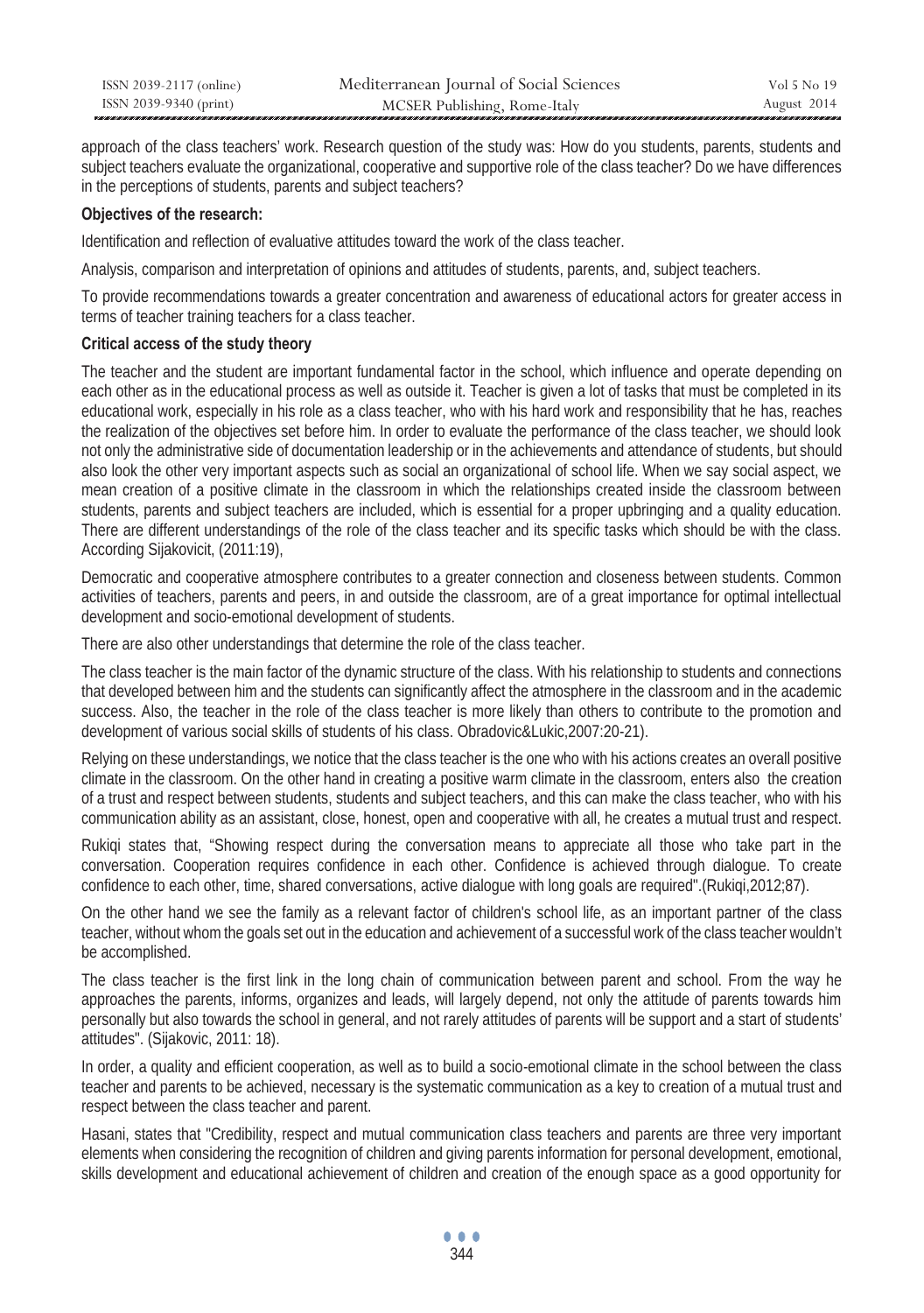| ISSN 2039-2117 (online) | Mediterranean Journal of Social Sciences | Vol 5 No 19 |
|-------------------------|------------------------------------------|-------------|
| ISSN 2039-9340 (print)  | MCSER Publishing, Rome-Italy             | August 2014 |

parents to give their contributions by giving ideas, suggestions and opinions regarding school work and their children school life."(Hasani, 2013:56).

 Credibility, respect, cooperation, flexibility, willingness and support offered to students by the class teacher are important parameters by which pedagogical work of the class teacher is conditioned. On the basis of this theoretical approach, we notice that the class teachers' work is too hard with dedication and responsibility, in order to put up the realization of the objectives which he gave to himself with the only purpose of functioning as a whole class and to contribute to a positive working climate and interpersonal.

## **The study methodology**

Through critical approach of the literature an overview of different theories on the study problematic is presented. This study was approached by using methodological qualitative and quantitative methods, where descriptive methods are applied, which describe the evaluation of the work of the class teacher according to the perceptions and opinions of students, parents and subject teachers, methods of theoretical analysis, through which various theories have been analyzed, the method of comparison and the statistical method where an analysis of the data was made. The instrument used in this study was a questionnaire for students, parents and subject teachers, each questionnaire contained 24 questions that had to do mainly with the work of the class teacher. Participants in the survey were 60 graduated students, 40 parents and 20 subject teachers of a high secondary school in the city of Gjilan.

Interpretation, discussion and analysis of the study findings

In this section the degree of satisfaction of students, parents and subject teachers to the class teachers' work is treated. Tables below present the level of evaluation of the organizational work, educational and social of the class teacher from the perspective of students, parents and subject teachers.

| Aspects of organizational function, educational and<br>social of work of the class teacher                                   | 1        | 2      | 3      | 4      | 5      |
|------------------------------------------------------------------------------------------------------------------------------|----------|--------|--------|--------|--------|
| 1. The class teacher is open to communication and is<br>always willing to listen to the thoughts, ideas or our<br>complaints | $\Omega$ | 5%     | 46.67% | 20%    | 28.33% |
| 2. The class teacher helps and advises us in resolving<br>any problem or dispute with the subject teachers                   | $\Omega$ | 10%    | 51.66% | 21.67% | 16.67% |
| 3. The class teacher is honest, respects us, motivates<br>and supports us every time.                                        | 1.67%    | 10%    | 45%    | 18.33% | 25%    |
| 4. The class teacher is polite and behave equally with all<br>students                                                       | 5%       | 11.67% | 38.33% | 16.67% | 8.33%  |
| 5. The class teacher and continuously monitors the work<br>and the situation in the classroom                                | 5%       | 11.67% | 46.67% | 18.33% | 18.33% |
| 6. The class teacher helps us and cooperate in<br>overcoming difficulties in learning                                        | 3.33%    | 8.33%  | 51.67% | 21.67% | 15%    |
| 7. The class teacher always criticizes us and does not<br>care at all for us                                                 | 26.67%   | 23.33% | 31.67% | 8.33%  | 10%    |
| 8.I'm Pleased with the work done by the class teacher<br>and I have full confidence in him                                   | 4.33%    | 6.67%  | 41.67% | 20%    | 28.33% |

Table 1 Evaluation level of student to the class teachers' work.

From the data of the table 1 on aspect: The class teacher is open to communication and is always willing to listen to the thoughts, ideas or our complaints with 5 evaluated 28.33% of students, with 4 evaluated 20% of them, with 3 evaluated 46.67%, with 2 evaluated 5%, while evaluations with 1 were none. Analysis of this data shows that the class teacher is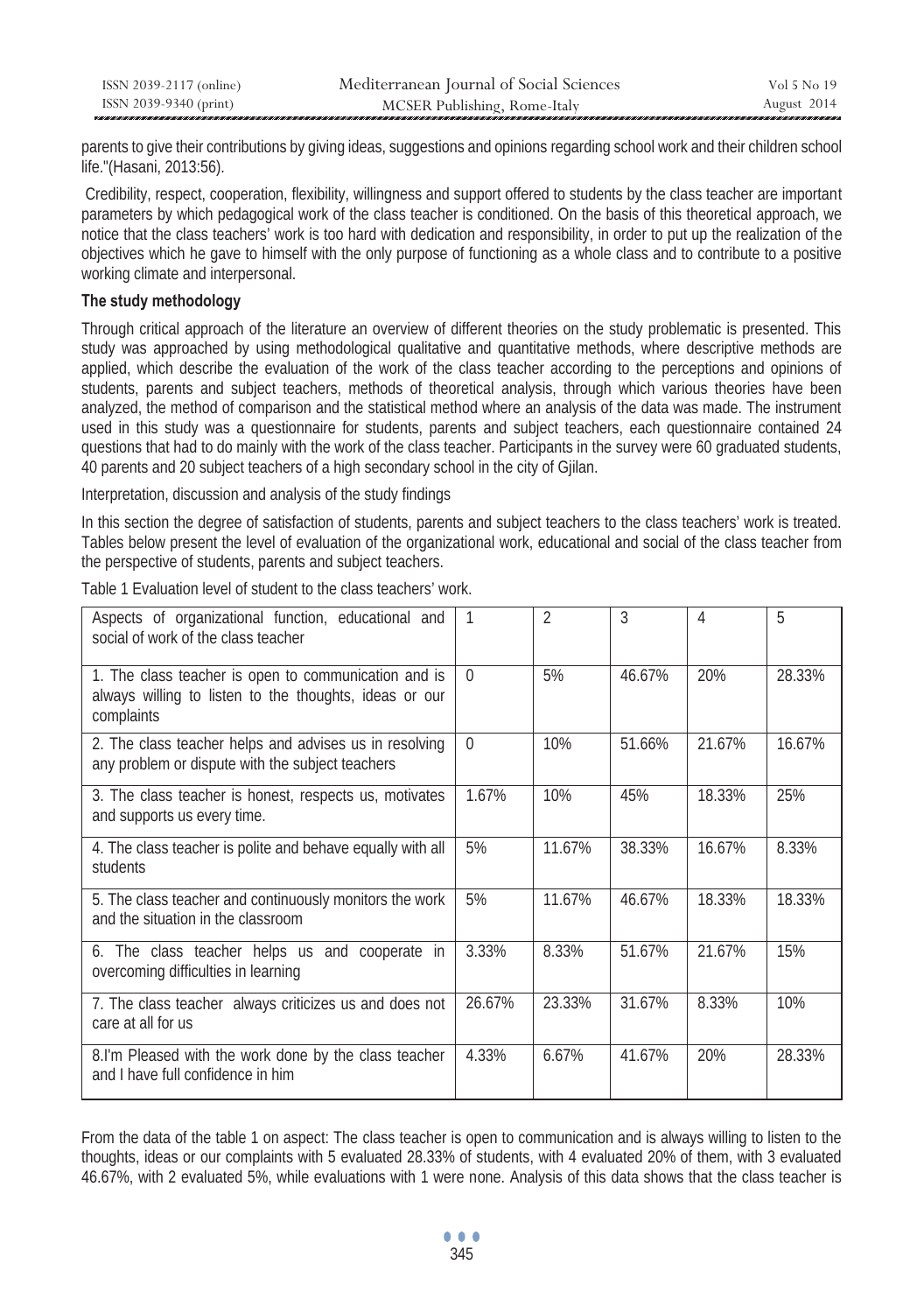| ISSN 2039-2117 (online) | Mediterranean Journal of Social Sciences | Vol 5 No 19 |
|-------------------------|------------------------------------------|-------------|
| ISSN 2039-9340 (print)  | MCSER Publishing, Rome-Italy             | August 2014 |

somewhat open to communicate and is always willing to listen to the thoughts, ideas or students' complaints, which shows that the satisfactory degree of the students is in the middle level.

On aspect: The class teacher helps and advises us in resolving any problem or dispute with the subject teacher, with level 2 evaluated 10%, 51.66% of students evaluated with 3, 21.67% of them evaluated with 4 and with 5 evaluated 16.67% of students, while with the level 1 there was no evaluations. Based on the analysis of these data we can say that a large percentage of students evaluated with an average level, which means that students are not very pleased with the help and advice given to them by the class teacher for problems solving or disputes with subject teachers.

With an average level, students have appreciated the sincerity, respect, motivation and support from the class teacher, where 25 percent of students were evaluated with 5, 23.33 percent evaluated with 4, 45 percent with 3, with 2 evaluated 5% and 1.67 percent evaluated with 1. Analyzing these data we see that they have a support, respect and motivation. Respect, the support and students motivation by the class teacher are three very important elements when considering a child's personality and his intellectual development.

From the analysis of the fourth aspect that the class teacher is polite and behaves equally with all students, we can conclude that it is noticed that there is the unequal treatment of students by the class teacher. Analysis of the evaluation level of continuous tracking of the situation in the classroom by the class teacher shows that the highest percentages of students are not satisfied. Another aspect that has to do with the help and cooperation that the class teacher offers students to overcome learning difficulties, evaluated with 41.67 percent of students, with sufficient level 8.33 percent, with nonsufficient level or 1 evaluated 3, 33 percent, with 4 evaluated 21.67 percent and with the level 5 evaluated 25 percent. Analysis of these data shows that the class teacher significantly does not provide enough assistance and cooperation to students to overcome the difficulties in learning.

Another aspect that has to do with criticism and insults by the class teacher is evaluated at a lower rate, what we see that very few students have expressed that there is this negative feature which causes resentment among students and not interest for the school. With the analysis of student satisfaction with the work of the class teacher we see that students are on a par satisfied with the work that their class teacher does, which tells that class teachers are less engaged.

Table 2 .Evaluation level of parent to the class teachers' work.

| Aspects of organizational function, educational and<br>social of work of the class teacher                                                                   |          | $\mathfrak{D}$ | 3        | 4        | 5        |
|--------------------------------------------------------------------------------------------------------------------------------------------------------------|----------|----------------|----------|----------|----------|
| 1. The class teacher consults with us any time for<br>work and school life of our children                                                                   | 43.33%   | 31.67%         | 13.33%   | 11.67%   | $\Omega$ |
| 2. The class teacher regularly informs us about the<br>achievements, progress and attendance of our<br>children                                              | 41.67%   | 28.33%         | 15%      | 15%      | $\Omega$ |
| 3. The class teacher every time requires assistance<br>in case of need, support, and cooperation                                                             | 16.67%   | 25%            | 38.33%   | 11.67%   | 8.33%    |
| 4. The class teacher during parents meetings is very<br>discreet in his speech and never labels students                                                     | $\Omega$ | 5%             | 48.33%   | 26.67%   | 20%      |
| 5. The class teacher often organizes joint meetings<br>with parents, subject teachers and students                                                           | 90%      | 10%            | $\Omega$ | $\Omega$ | $\Omega$ |
| 6.I'm satisfied with the class teacher because the he<br>is always ready to meet us and exchanges thoughts<br>and good ideas for the benefit of our children | 11.67%   | 26.67%         | 28.33%   | 8.33%    | 25%      |
| 7. The class teacher organizes meeting with subject<br>teachers, if required                                                                                 | 15%      | 16.67%         | 28.33%   | 25%      | 15%      |

In the table 2 the aspect that the class teacher consults with parent any time for work and school life of their children was low evaluated, from this we see that parents are not satisfied with the opportunities to be consulted by the class teacher.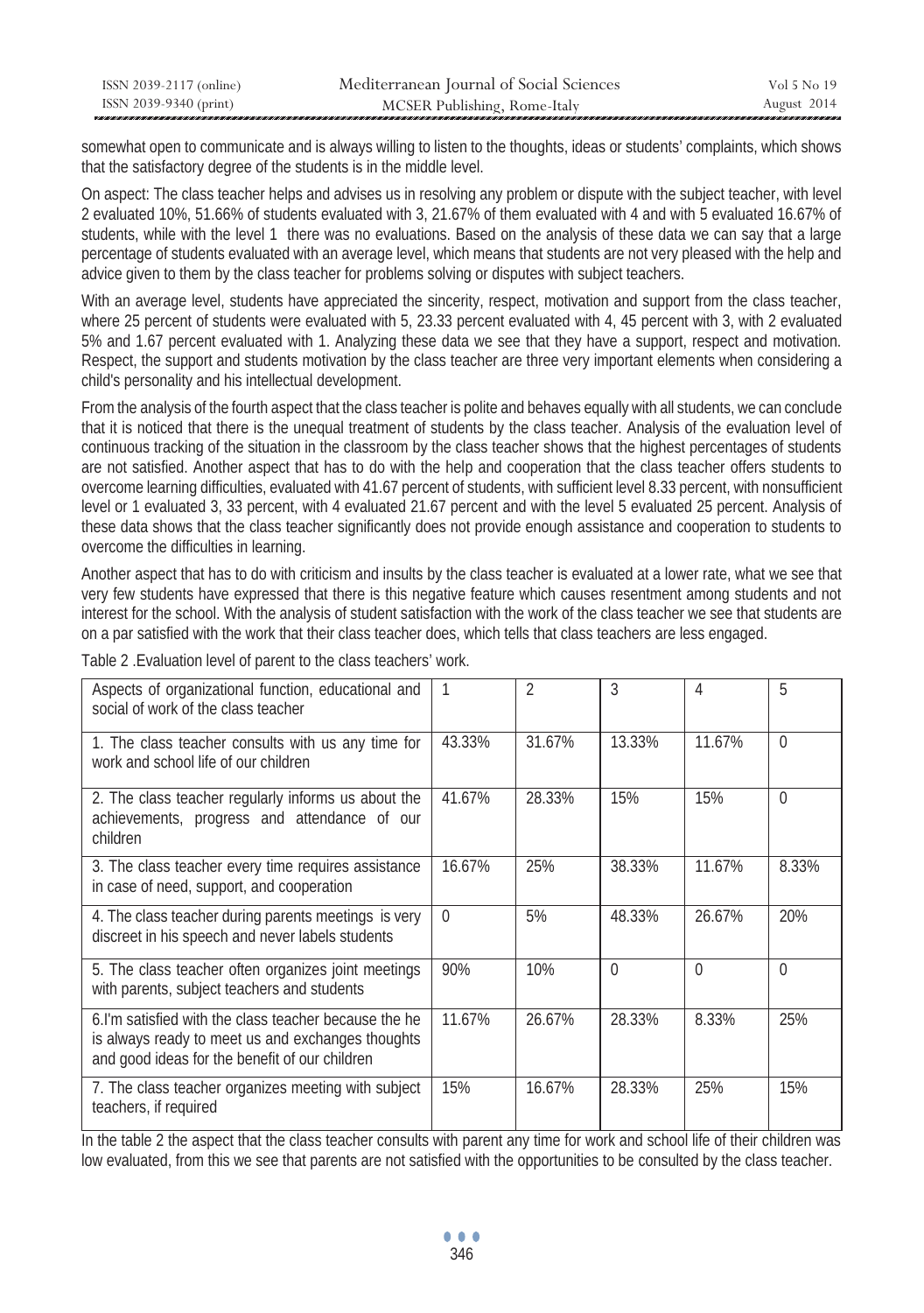| ISSN 2039-2117 (online) | Mediterranean Journal of Social Sciences | Vol 5 No 19 |
|-------------------------|------------------------------------------|-------------|
| ISSN 2039-9340 (print)  | MCSER Publishing, Rome-Italy             | August 2014 |

In the aspect that the class teacher regularly informs parent about the achievements, progress and attendance of their children, parent evaluated low, what is seen that parent are not satisfied with the information from the class teacher. So, there are lacks of parents regularly information about the progress and attendance of students, which is primary because the regular information enables the family receive important information about the development state in general of the child and to parents a sense of trust and respect for the class teacher is created and finds support from family.

The class teacher, any time in case of need, requires help, support, and collaboration. This aspect is low estimated by the parents. Lack of help seeking, support or cooperation can lead to mistrust in class teacher but also in the school as a whole. Shared responsibility is more than necessary to overcome the situation.

The aspect, the class during parent meetings is more discreet in his speech and never labels the students, parents have evaluated good, which shows that they are satisfied with the manner of holding meetings, because labelling a child means to break the personality of the child but also of the parent.

The class teacher often organizes joint meetings with parents, subject teachers and students. This aspect is very low estimated with a high percentage of parents. Common parent meetings, student and subject teachers contribute greatly to children's development and in these meetings the real digest of students development can be appear, what parents will be familiar and specifically with their children's achievements.

I am satisfied with the class teacher because he is always ready to meet with us and exchange thoughts and good ideas for the benefit of our children. The data in the table associated with this aspect shows that a high percentage of parents are not satisfied with the meetings with the class teacher. Frequent meetings with the class teacher make different opinions be respected; the parent would feel himself equal to the exchange of ideas and would be more motivated.

When we ask, the class teacher organizes meeting with subject teachers. Parents are not very satisfied with this aspect of the class teacher. Parents meeting, with the subject teachers is of particular importance because during this meeting the parent recognizes closely the work, progress, delays in learning or his attendance in teaching.

| Aspects of organizational function, educational and<br>social of work of the class teacher                                                      |          | $\mathfrak{D}$ | 3        | 4        | 5        |
|-------------------------------------------------------------------------------------------------------------------------------------------------|----------|----------------|----------|----------|----------|
| 1. The class teacher organizes meetings with us to see<br>the progress and the work of his students                                             | 90%      | 10%            | $\Omega$ | $\Omega$ | $\Omega$ |
| 2.I'm Pleased with the class teachers, with the<br>organizational way and the support and assistance in<br>resolving any dispute in their class | $\Omega$ | $\Omega$       | 45%      | 30%      | 25%      |
| 3. The class teachers do not interfere in our educational<br>work, especially in terms of assessing                                             |          | 10%            | 25%      | 30%      | 35%      |
| 4. We are always supported by the class teachers                                                                                                | $\Omega$ | $\Omega$       | 75%      | 15%      | 10%      |
| 5. During meetings with parents, the class teachers<br>organize special meeting with the subject teachers.                                      | 100%     | $\Omega$       | $\Omega$ | $\Omega$ | $\Omega$ |
| 6. Class teachers interfere in evaluation process and<br>require higher marks.                                                                  | 90%      | 10%            | $\Omega$ | $\Omega$ | $\Omega$ |

Table 3 .Evaluation level of subject teachers to the class teachers' work.

The class teacher organizes meetings with us, in order to see the progress and work of his students. This first aspect is assessed with 1 by 90 percent of subject teachers, with 2 have estimated 10 percent. With the analysis of these data we see that class teachers do not organize meetings with subject teachers to discuss progress and work of his students. An organization of such meetings would enable better access to students, would better know their students, would better see of the communication between subject teachers and students, subject teachers also would be recognized in detail with the students.

I am pleased with the class teachers, their organizational way and with their help and support in resolving any dispute in their class. With this aspect subject teachers are pleased and have evaluated highly the organizational work, help and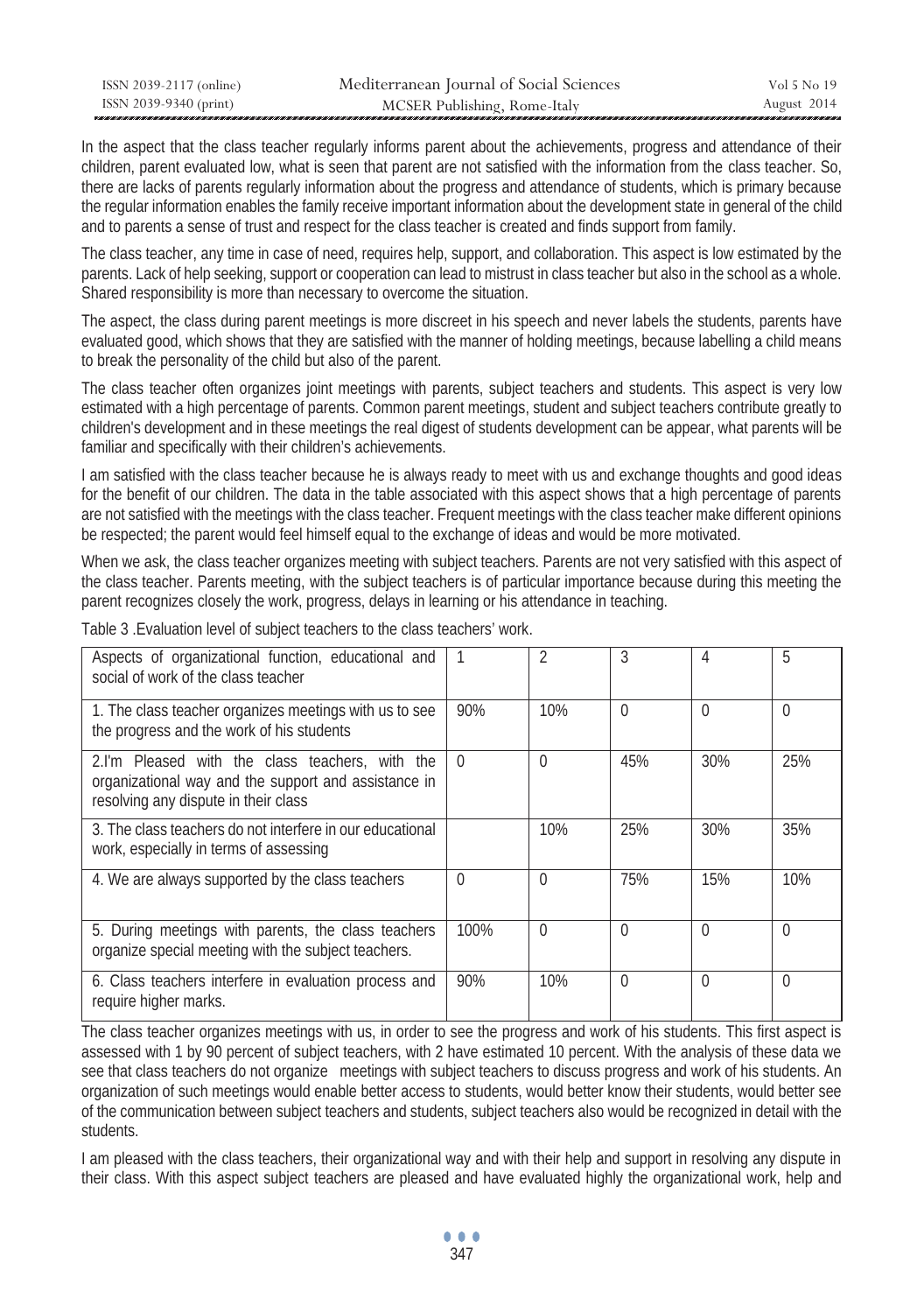| ISSN 2039-2117 (online) | Mediterranean Journal of Social Sciences | Vol 5 No 19 |
|-------------------------|------------------------------------------|-------------|
| ISSN 2039-9340 (print)  | MCSER Publishing, Rome-Italy             | August 2014 |

support of the class teachers in resolving any disagreements that exist between subject teachers and students. So, 45 percent of them have evaluated with 3, with 4 have evaluated 30 percent and with 5 have evaluated 25 percent of parents.

The class teachers do not interfere in our educational work, especially in terms of evaluation. From the analysis of the data obtained of assessing of this aspect results, that subject teachers are satisfied with the class teachers because they do not interfere in their work, especially in evaluation, because evaluation is a very sensitive issue and there are cases where the class teacher requires from the subject teachers a best rating in his class.

During parent meetings class teachers organize a special meeting, subject teachers-parents. From the analysis of the data collected for this aspect we see that all the subject teachers were of the same opinion that class teachers do not special parent-subject teachers, which is very necessary because such an arrangement would enable parents to better informed about the progress, stagnation, child behaviour in that subject, than the information by the class teacher about something that they do not know how was that student in that subject but based only on his note in the diary.

Class teachers interfere in evaluation process and require higher marks. With the data analysis for this aspect, we say that 90 percent of teachers have evaluated low with 1 and 10 percent of them with 2, where we note that we do not have intervention to subject teachers in terms of evaluating.

Opinions of students and parents

The class comes every time my in our class and inquires if we have a problem, if we have got good grades.

The class teachers behaves well with u, never within three years has ever offended us, we always have seen him in humour and is equally with all.

Our class teacher is never interested in us; does not behave well enough with us as the other class teachers behave with their students, for us is the same, with or without the class teacher.

The class teacher has never organized any school activity inside or outside the school.

The class teacher of my child's is not very communicative; when we come to any informal meeting he wants to take us away.

The class teacher only in parent meetings calls us and talks more with the parents of some students and misses the rest of us.

The class teacher must inform us every weekend about the performance and attendance of the children in school.

The class teachers should engage more in order that their students to succeed and have a positive view of the school.

## **Discussion and conclusions**

• The data obtained show that students and subject teachers have evaluated to the average level the work of the class teacher, while parents were superstitious of the class teachers' work judging that the cooperation and communication that is not at the right level. Parents prejudice the class teacher as non-cooperative, non-communicative and not seeing off their children's school work.

• Based on the data obtained it can be concluded that the class teachers in their organizational, educational and social role do not work enough to satisfy the needs and demands of students for a better approach to their school.

Based on the perceptions of these three relevant factors we conclude that the work that needs to lead and direct the class teacher is very difficult, with multiple tasks, with more responsibility and with many difficulties, because in order to form a successful class in all aspects, the class teacher should be professionally prepared in terms of pedagogical, organizational, administrative and in the other hand he must communicate regularly with all stakeholders, to create a mutual respect and trust between the pairs and should be willing and open to dialogue and these elements would help the functioning of a successful cooperation. That in the future to have a successful, quality and effective job of the class teachers, special programs for the class teachers' work, for the young student studying teaching should be compiled, seminars and trainings organization, where teachers for their work on the role of the class teacher will be prepared in the educational, professional, and methodological quality way. Also, specific guidelines that will give explanations, instructions and tips on how to work with the class in all aspects ranging from pedagogical, organizational, administrative, for the ways of cooperation and communication with students, parent and subject teachers should be compiled, in order to achieve quality work and to form